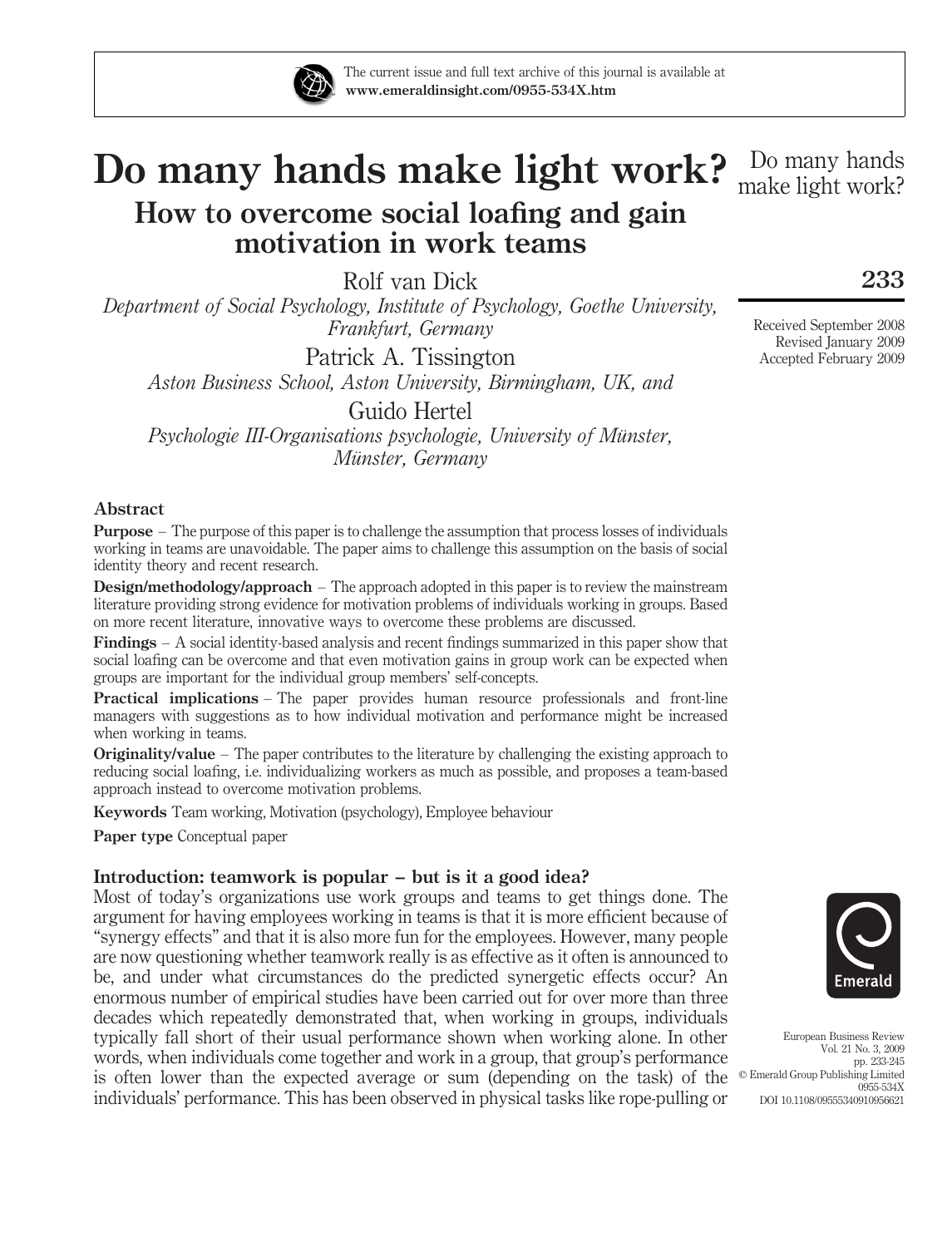shouting (Latane<sup> $et$  al.</sup>, 1979), as well as for cognitive tasks such as the generation of new ideas in brainstorming groups (Diehl, 1991; Diehl and Stroebe, 1987). The effect is most prominent in additive tasks where the group performance is composed of the sum of the individuals' efforts such as rope pulling or group brainstorming.

In general, these problems of performing groups can be traced back to two kinds of problems:

- (1) difficulties of coordination between group members, when, for instance, not all group members on one end of the rope pull at the same moment; and
- (2) a decrease in their motivation.

For the motivational losses, several reasons have been proposed and studied. Free riding occurs because team members think that their personal efforts are not really necessary because the team will reach its objectives anyway due to other members' work. Such a behavior is rational when the team member's perception is correct and her/his contribution is not really needed. However, when a team member's perception is incorrect and her/his contribution is in fact quite necessary for the team's progress, free riding is detrimental not only because the contribution of this team member is lacking but also due to spreading negative effects on the motivation of the other team members. The sucker effect describes a reaction to the observation of an individual that other team members appear to be free riding. As a consequence, the individual reduces her/his effort because she or he does not want to be exploited. Social anxiety reduces effectiveness because team members are anxious about what their fellow team members might think about them. Soldiering describes the reduction of effort of most or all team members in protest at a (perceived) unfair treatment, particularly by managers or supervisors. The term has been derived from soldiers marching particularly slowly when they dislike their officer. However, the effect that has attracted the most research attention is social loafing. This problem occurs because group members think their individual inputs in a group work cannot be identified. Meta-analyses (i.e. summaries across dozens of studies) reveal that this effect is quite robust and leads to underperformance of teams (Rutte, 2003; West et al., 2004) that translates into substantial productivity losses (Karau and Williams, 1993).

Taylor (1911, p. 72; see Haslam, 2004) summarized his observations as follows:

Careful analysis [...] demonstrated the fact that when workmen are herded together in gangs, each man in the gang becomes far less efficient than when his personal ambition is stimulated; that when men work in gangs their efficiency falls almost invariably down to or below the level of the worst man in the gang; and that they are pulled down instead of being elevated by being herded together.

The solution that was proposed by Taylor at the time was either to dissolve groups wherever possible and have employees working individually, or to use problem-solving techniques that encourage them to work on their own within the group (Thompson, 2003). This solution is repeatedly put forward by consultants and researchers alike. For instance, to increase performance in idea generation tasks, it has been suggested to have nominal groups (i.e. having individuals generating ideas first alone before discussing them in the larger group) instead of real groups, to exchange group members between teams regularly to increase innovation, or to use electronic brainstorming with reduced interaction between team members. In essence, most of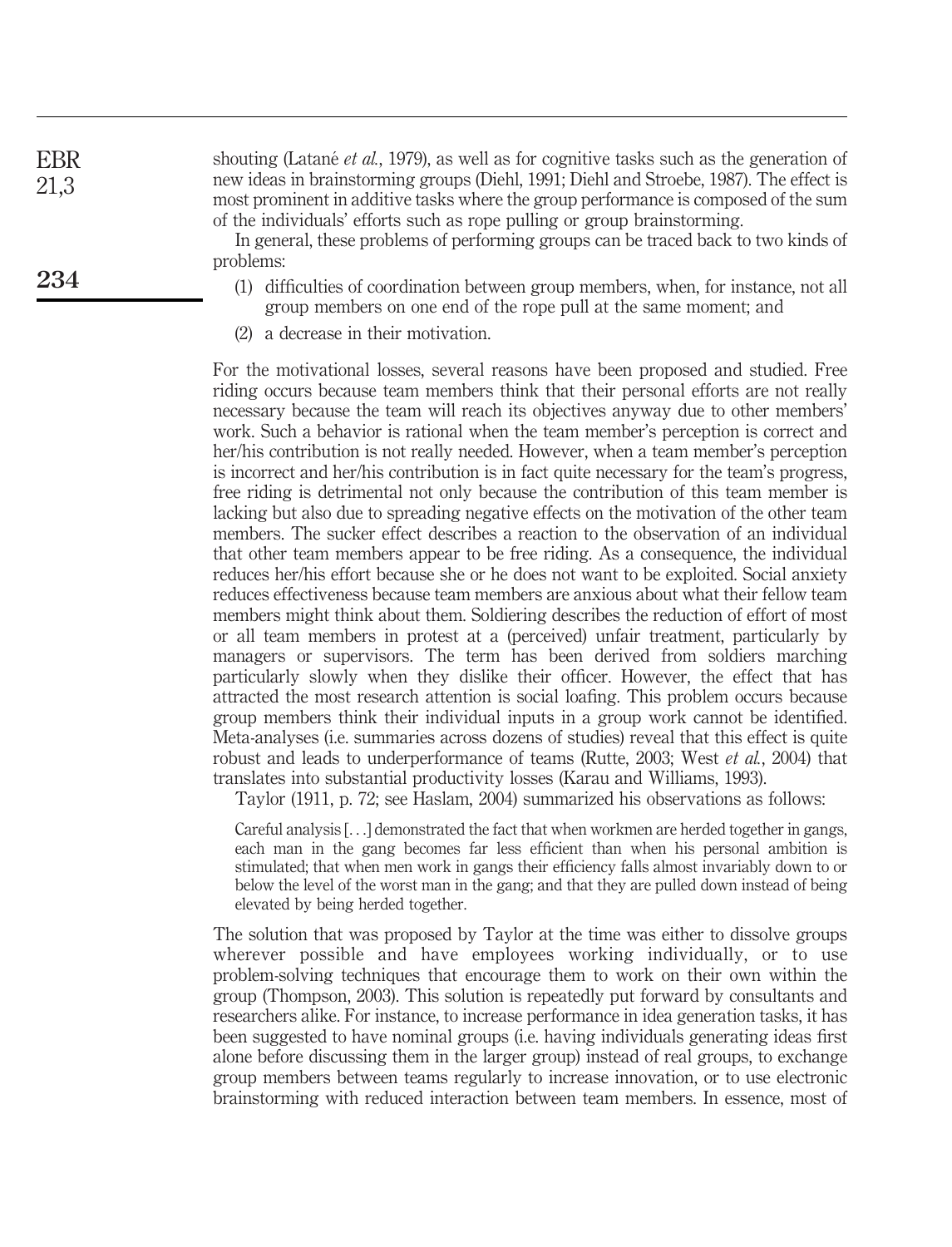these techniques are aimed at individualizing the team members. For some tasks, such as brainstorming, these suggestions are indeed helpful and it has been shown that nominal brainstorming groups are more effective in terms of quantity and quality of the ideas produced than real groups (Diehl and Stroebe, 1987; Diehl, 1991). As teamwork expert and Harvard scholar Richard Hackman put it, allocating nine women to be pregnant for a month each does not produce a baby – there are clearly tasks that do not require teamwork (Hackman, 2004).

However, we believe that abolishing team working by designing work tasks for individuals is far from being the only possible solution to these motivation problems. Moreover, there are many benefits of team working that cannot be replaced by employees working individually. Compared to individual workers, teams are more flexible and more innovative due to multiple perspectives, can generate and store knowledge more effectively, and are better equipped to respond fast to changes in task requirements and market conditions (West et al., 2004; West, 2004; West and Markiewicz, 2004). Organizations more and more rely on team related pay – particularly firms with eastern cultural backgrounds (e.g. Chinese or Taiwanese companies, see Chang et al., 2007). Moreover, human beings – whether on the shop floor or in management positions – usually prefer working together rather than alone, and teams serve this need for affiliation and belonging much better than the organization as a whole (Riketta and van Dick, 2005). Belonging to teams has always been a key issue for survival in a hostile environment and in the early days of mankind teams were almost certainly crucial for to the maintenance of important background resources such as shelter and in more modern times to support for one's own career/well-being. Thus, teams provide important psychological resources for employees that are often maintained via reciprocity processes and these can include productivity gains.

#### Teamwork can be successful!

Thus, we believe that teams can be successful devices to enhance individual's motivation and to create innovation. In the following sections, we will discuss strategies to overcome motivational losses and to make teamwork as successful as it potentially can be. These strategies are quite different from the above suggestions of individuating employees and stress rather than minimize the "teamness" of working in groups. We believe that the strategies suggested here can pave the way for a more sustainable increase of effective, efficient and creative team working in organizations. Our arguments evolve directly from the same meta-analyses cited above which revealed an overall tendency of the individual towards social loafing. However, the spectrum of empirical findings is large ranging from strong support for the loafing hypothesis to contrasting results of higher performance in teams apparently as a result of the team environment creating increased individual effort. This large variation in empirical findings is due to different factors being studied. We will discuss two of these factors in more detail now.

The first factor is the valence, or personal meaning of the group outcomes for the individual. It has been demonstrated that groups in which members place low or moderate valence on the team goals indeed foster loafing in its members whereas for groups in which members place high valence on the team goals, the opposite effect (i.e. more effort) has been observed (Karau and Williams, 1993). The second important factor is the setting of the studies included in the meta-analytical overviews. Here, it has been shown that experiments with school, college or university students reveal the

Do many hands make light work?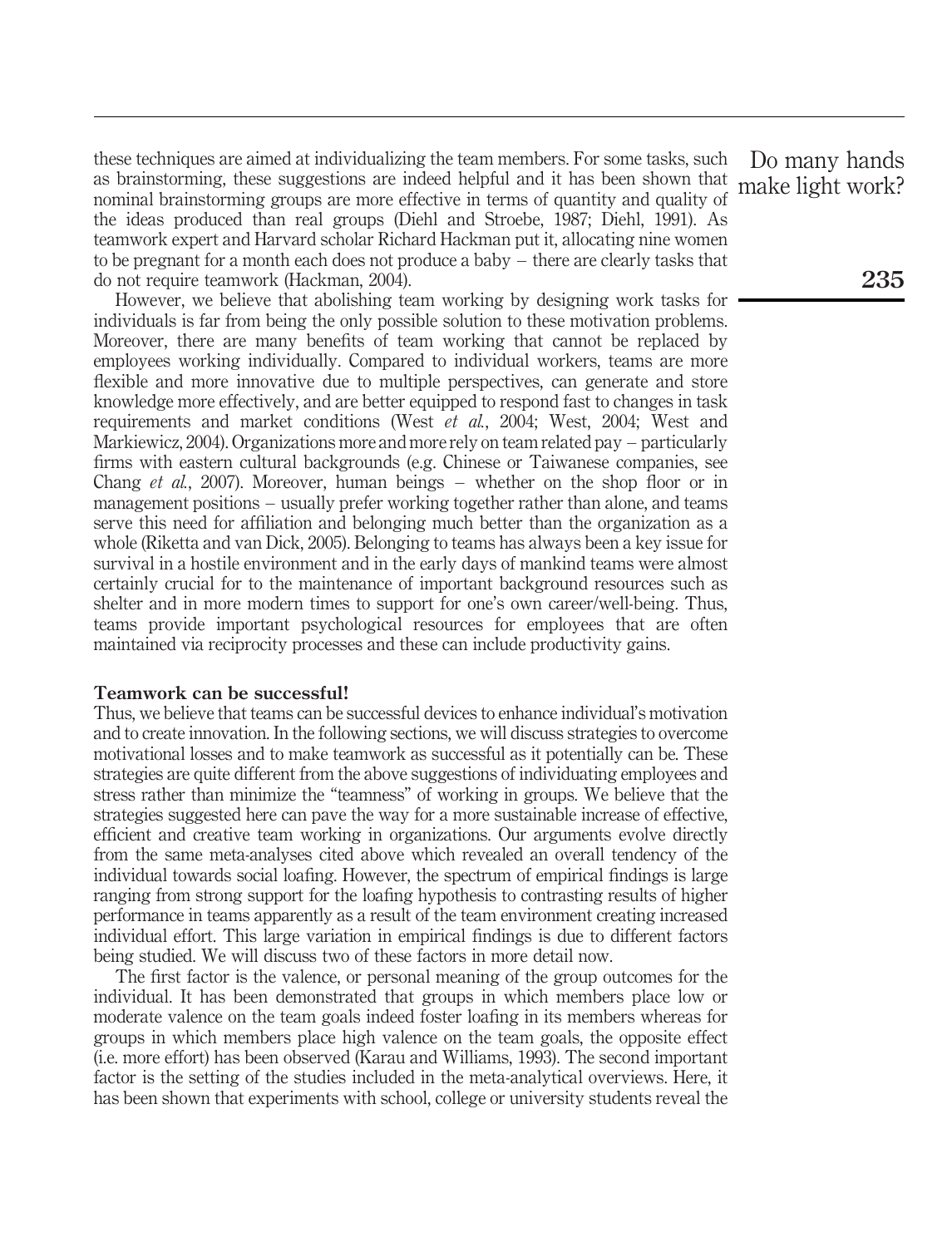expected loafing effects whereas studies in settings with organizational employees as participants demonstrate that social loafing can be reduced when working collectively as opposed to working individually (Erez and Somech, 1996). This increased effort due to a motivation to enhance the collective outcome has been coined as social laboring (Haslam, 2004). Figure 1 shows the contrasting effects.

Figure 1 shows the results of the above-mentioned meta-analytical evidence of social loafing versus social laboring effects. The baseline refers to, for instance, three individuals working on their own, e.g. pulling separately on ropes. If these three individuals are now told, as in typical social loafing research, that their combined efforts are taken as a group "product" (i.e. the strength of them pulling on one rope together), one would usually find that the sum or average performance falls behind what would have been expected by combining the individual performances. Thus,  $1 + 1 + 1$  does not necessarily equal 3 but, due to loafing effects, often equals 2.5 or even less. However, if the group and its outcomes are meaningful to the individuals, we argue that  $1 + 1 + 1$  can even equal 4 or more because individuals put in even more effort compared to working alone because of a motivation gain and social laboring.

Together, it would seem that the crucial factor in an individual's reduced motivation is not whether they work in a team or not, but whether the team they work in provides any meaning to them. We will flesh this proposition out a little bit by summarizing findings of empirical studies in different settings.

#### Team success depends on the meaning the team has for its members

There are, in principle, four ways of making the group meaningful to the individual group member. First of all, groups that have a joint history and – even more importantly – expect a common future can be thought of being of greater relevance for its members (e.g. existing work groups rather than artificially created lab groups; groups of friends rather than strangers). Second, a common goal that goes above and beyond the concrete task will lead to higher valence and meaning (e.g. the long-term goal to become the most successful sales team in the company). Third, the organizational context can increase the salience of the group membership, e.g. through



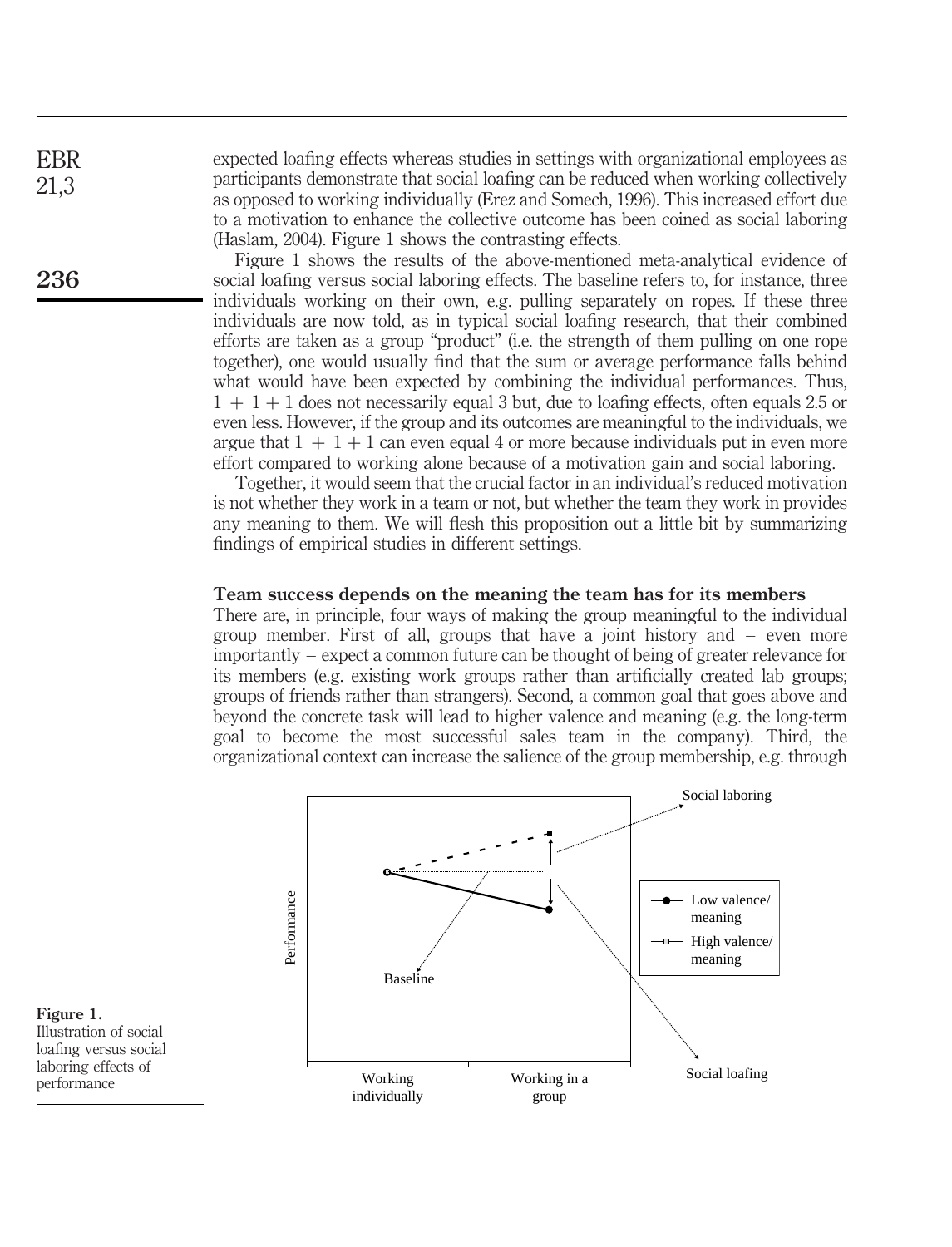inter-group benchmarking. Finally, individuals might differ in their personal preferences for working in groups and therefore in their disposition to be committed to the group's objectives. We will briefly present the evidence for the effectiveness of these mechanisms and then discuss the psychological reasons why these mechanisms are effective. Finally, we will outline how practitioners can make use of these mechanisms by using specific forms of teambuilding and other strategies.

Various researchers have investigated problems of motivation losses in groups from a social identity perspective (van Dick et al., 2009; van Dick, 2004; Worchel et al., 1998). These studies tested the assumption that process losses might be overcome through manipulation of the personal significance of the group. The researchers formulated the hypothesis that individuals would increase their productivity in groups under conditions that make the group an important component of their identity. So, where the individual was personally aligned with the group, they would expend more effort in group tasks and therefore the productivity of the group would increase. The findings confirmed this hypothesis and showed particular effects when meaning of the group was increased by having another group present with which the group could be compared. This team benchmarking increased the meaning of the group through the immediate ability to compare "us" with "them." When social comparison is used not only on the individual but also on the team level, we believe that this can be a very promising approach to the reduction of social loafing. Indeed, 90 years ago, a German researcher demonstrated that working as a member of a group that competes against another group can lead to higher performance compared to individual performance (Moede, 1914). In a similar way, van Dick et al. (2009) demonstrated higher group performance as a consequence of team comparison (as a form of benchmarking) in line with the assumptions. However, both studies suffer from shortcomings in that the groups performed their tasks in artificial laboratory environments. Therefore, some would argue that it might be difficult to transfer the effect directly to existing teams in organizations. However, the social meaning of the groups in the laboratory study should be less pronounced as participants were conscious of the limited nature of the study. Given the fact that still productivity gains were observed due to the presence of another group suggests that these effects might be even stronger in business settings with existing groups. Indeed, the idea that competition with another group leads to better performance has also been corroborated by field research. A team of researchers in Israel investigated the effects of group competition on productivity (Bornstein and Erev, 1997; Erev et al., 1993). They designed a study of orange pickers, where pickers were organized in three different ways. In the personal condition, a group of four pickers placed all their picked oranges in their own section of the container and each group member was paid according to their own crop. In the team condition, teams of four picked into a common container and all team members were paid according to the total picked. In the final condition, the competitive condition, each team of four was split into two pairs and each pair was allocated one-half of a divided container. An additional reward was given to the pair who picked more and the amount of oranges picked was the performance measure. The results confirmed all of the researchers' predictions showing that simply assigning individual pickers to teams and rewarding them on the basis of the team product led to an average of 280 kilograms of picked oranges compared to an average of 376 kilograms for four pickers that were in the personal condition. This is a nice illustration

Do many hands make light work?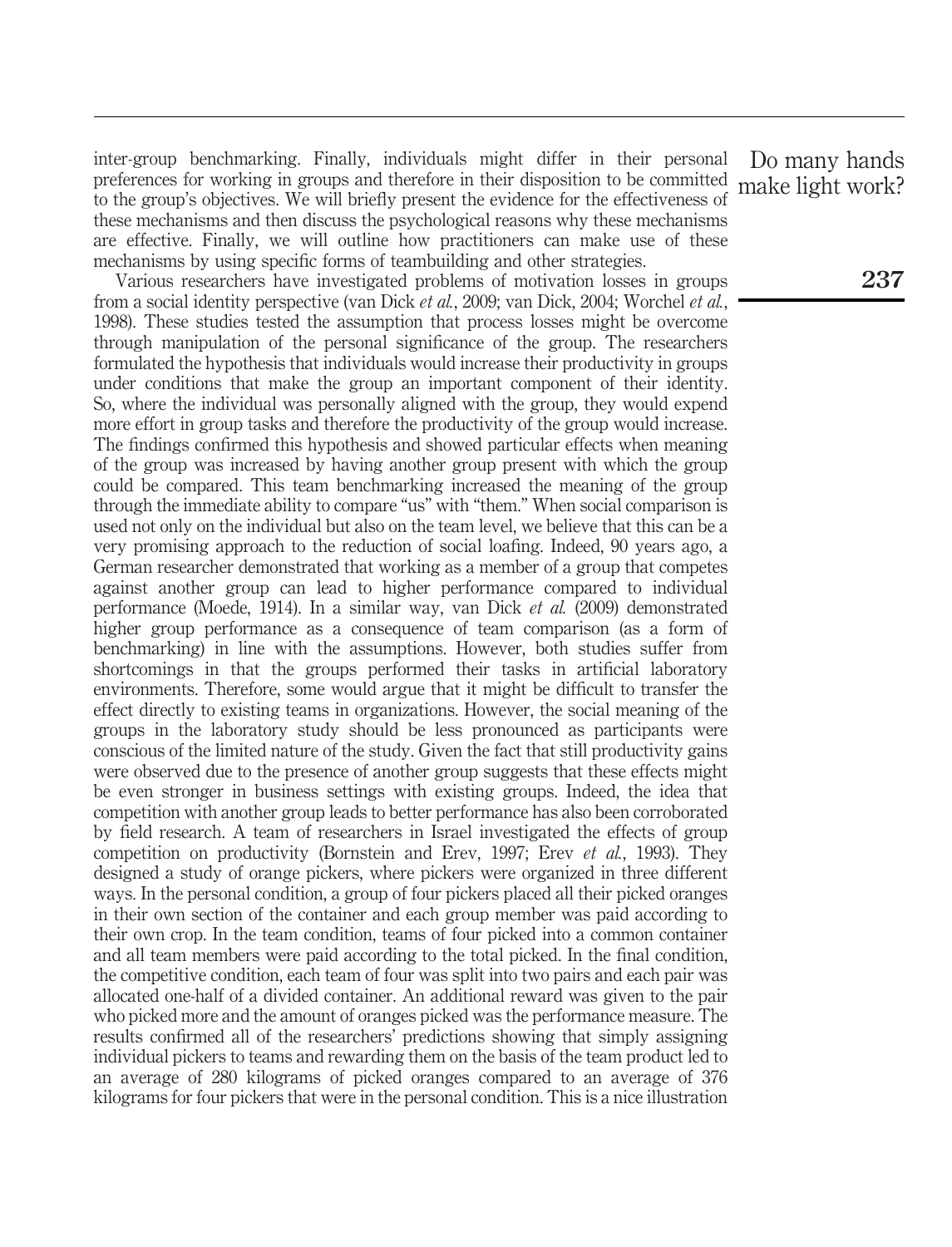of how motivation losses can look like in practice. In the competitive condition, there was a clear production advantage of with an increase of performance over time. So, this study shows a translation from findings from lab-based game playing studies to an environment more similar to that found in everyday work conditions. However, this study also has shortcomings when trying to generalize findings to work-a-day experience and the study took place over a period of only 40 minutes. Yet, there was a more marked effect after 40 than after 20 minutes, indicating that the effects might increase with time and that it is possible that long-tenure teams might see an enhanced effect rather than a decreased one over time.

So what happens to groups whose members know each other well and are together for more than a 40 minutes experiment? Another study has addressed this question and investigated the performance differences between groups whose members knew each other compared to those who did not (Jehn and Shah, 1997). This study aimed not only to quantify performance differences but also to map the group processes at play in order to understand the underlying causes of any performance difference. The results showed that groups of friends outperformed groups of strangers. Furthermore, the research revealed that the reason for better performance was that friendship groups communicated more, provided more encouragement to each other, and were more committed to the performance of the task – and to each other – than the groups of strangers. In terms of the study's relation to realism, there are elements of artificiality in one of the tasks performed by participants (making models) and also elements of real workplace tasks (sifting job applications). Moreover, the participants were students – albeit on a business course. With these caveats in mind, the study does indicate the importance of individual commitment level to the team. In this case, we would argue that the friendship groups were not performing well because they were friends, but because they were in a group of friends that made the members more closely identified with the team, therefore more committed to it, and therefore more motivated and less affected by the negative social factors described earlier.

A final study that is relevant in this context has looked into dispositional effects of group loyalty – are some people more likely to act as team players than others? Researchers have carried out a series of studies into the effects of loyalty and discovered positive correlations between group loyalty and commitment to the organization and involvement in university activities among university students (James and Cropanzano, 1994). Furthermore, loyalty was also found to be correlated to a lower likelihood of dropping out of university and a high likelihood of recommending the university. Perhaps, the finding of most interest to executives will be the consistent relationship between loyalty and performance. This is especially true when a group is able to compare itself with another similar group, indicating that some sense of connection to the group engendered a spirit of competition and spurred the group on to higher levels of performance. At its most simple level, this appears to be unsurprising since these are phenomena (i.e. encouragement to inter-group competition) most westerners first encounter at school and which continue through further education and into the workplace. As mentioned earlier, research with school children conducted already 90 years ago has demonstrated that working as a member of a group that competes against another group can lead to higher performance compared to mere interpersonal competition or individual performance (Moede, 1914).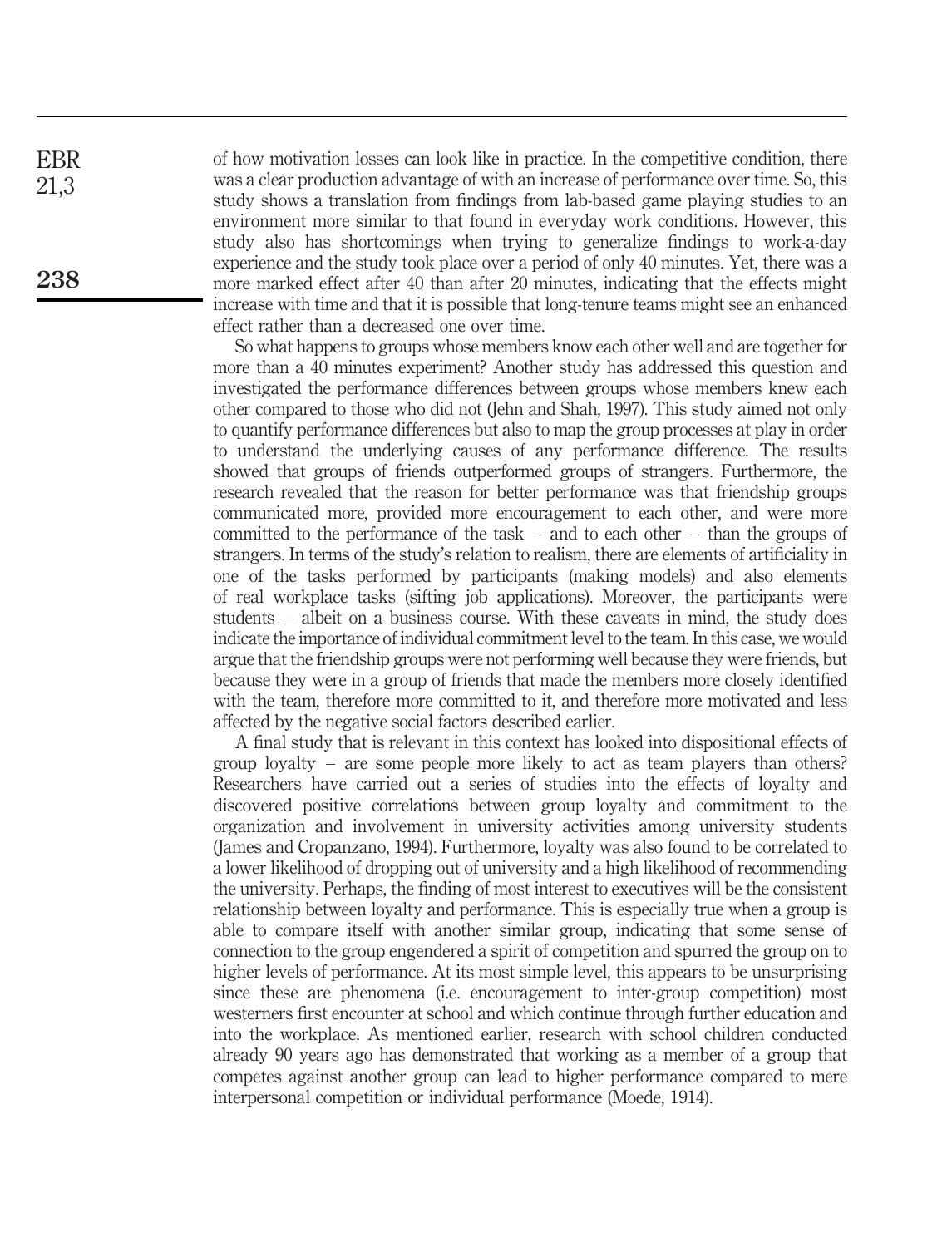In spite of the positive evidence for the motivating effects of team benchmarking, it should be kept in mind that such a strategy is not without risk and problems (Fincham, 2000; Seta, 1982; Jones and Thwaites, 2000). Indeed, while team benchmarking has positive effects for the performance and cohesion within a team, its sometimes divisive nature might lead teams to sabotage each other in order to "win" the competition. This in turn would lead to an overall loss for the company as because teams would not support or share necessary information with members of other teams, or destroy mutual resources once the own team had used them. Another risk of team benchmarking is that collusion between the teams to share the bonus on a rotating basis might take place so that no overall motivating effect occurs. Thus, when implementing team benchmarking, managers have to keep an eye on how the relationships between the teams develop. One promising strategy to address problems due to destructive competition between teams is to foster not only the identification with the team but also the identification with the overarching company (van Dick et al., 2008).

After discussing evidence that making teamwork more meaningful for the team members can reduce motivation losses significantly, we now review some of the research in more detail, demonstrating how one can trigger motivation levels in teams that even exceed the effort people show in the same task when working alone. The psychological mechanisms underlying these "motivation gains" are again related to a high valence of the team. Social compensation effects have been demonstrated with student groups performing brainstorming tasks in a series of experiments (Williams and Karau, 1991). When the expected performance of co-workers was rather poor (either due to low capability or low motivation), team members were willing to compensate this poor partner performance by increasing their own efforts even when this extra-performance was not identifiable or acknowledged by others. The resulting performance gain of the compensating person was about 40 percent higher than a non-team control condition. However, a precondition for this motivation gain was that the team outcome was highly valued by the compensating team member. In conditions where the team outcome was only moderately valued, no motivation gain occurred.

Social indispensability effects as the second mechanism that can trigger motivation gains in groups were first documented by a German researcher interested in maximizing the performance of rowing teams over 80 years ago (Köhler, 1926). Recent replications of this mechanism have revealed that the underlying psychological process is often based on feelings that the rest of the team highly depends on ones own personal contribution. In a series of experimental studies, team members showed increased performance levels of up to 50 percent during teamwork compared to working alone in order not to let their partners down (Weber and Hertel, 2007). Moreover, these additional efforts were correlated with increased enjoyment of the task (Hertel et al., 2003a). Although it is obvious that such motivation gain is stronger the more a person values a team and cares for its members, the mechanism is robust enough to be demonstrated already in short-term teams with rather low meaning for its members. For instance, in a computer-based simulation of a retail store, participants revealed motivation gains compared to working alone even though their team partner was not visible or known to them (Hertel *et al.*, 2003a, b). Building on these lab results, a recent field study with existing virtual teams in two business organizations has demonstrated that the average experience of indispensability within a team explained large parts of variation of team effectiveness (Hertel *et al.*, 2004). Together, these results

Do many hands make light work?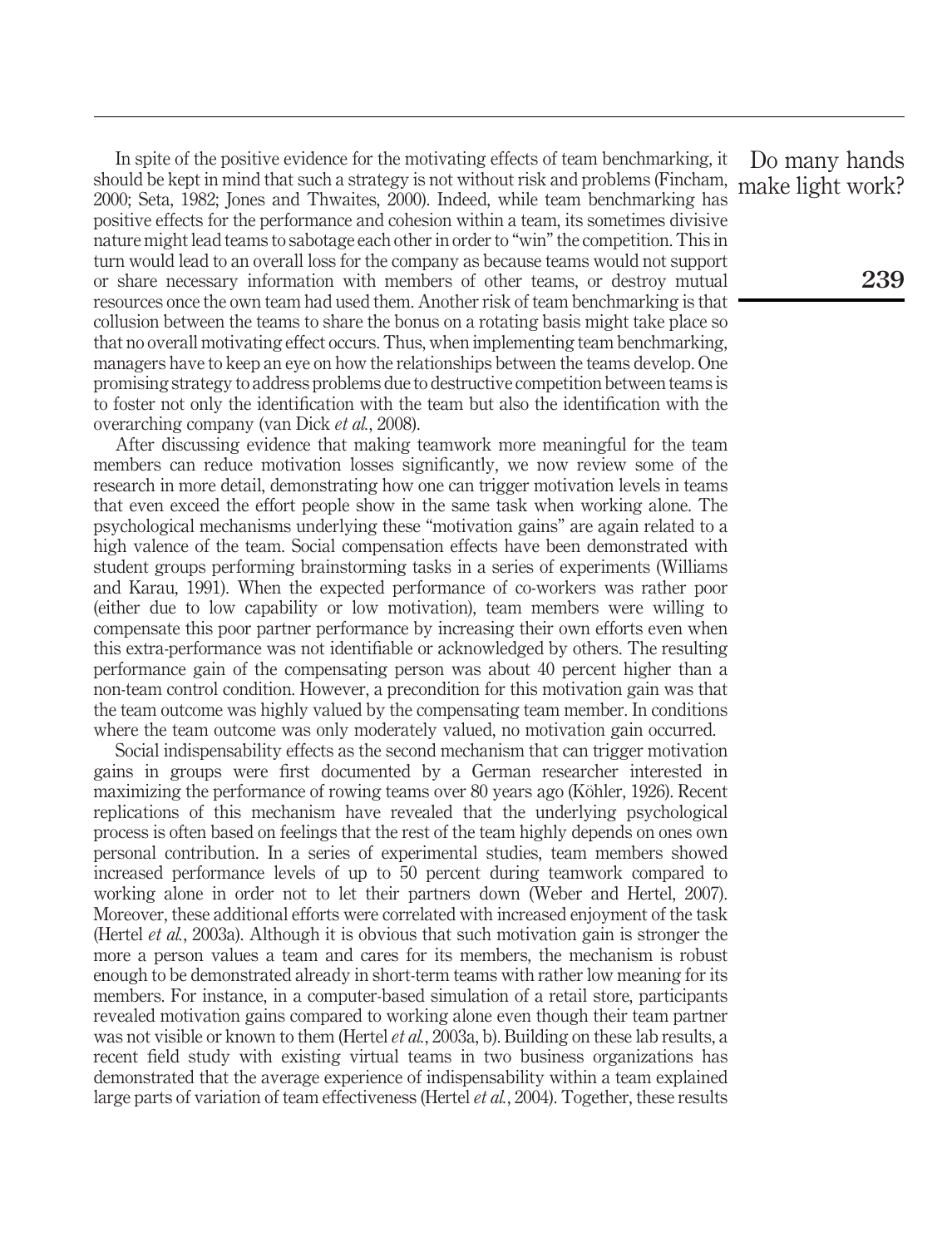not only provide thorough process explanations on how high-team valence and perceived importance of personal contributions might translate into process gains of teams, but also entail concrete suggestions for executives to set the stage for such motivation gains. While the two discussed mechanisms of motivation gains in groups are good examples for triggering factors that are already well-replicated and understood, even more triggering factors might exist that still await systematic research (Hertel, 2000). Among them is interpersonal comparison or competition within teams which can also increase team members' performance motivation compared to working alone – although this gain might come with the risk of decreases in team cohesion and trust in the long run (Stanne et al., 1999). Group goal setting is another promising tactic which has already been demonstrated to lead to extra efforts in teams, particularly when goals are specified both at the team level and at the individual level so that both types of goals complement each other (Crown and Rosse, 1995).

## What makes the difference?

All the studies summarized above clearly demonstrate that social loafing is not inevitable but can be prevented by using appropriate strategies. Moreover, there are even some mechanisms which may lead group members to put in extra effort on behalf of the groups' goals in excess of their regular (individual) performance. First and foremost, the groups have to provide some meaning for the individual. At the workplace, this should generally be the case when individuals work together in a team for a complete project and frequently this is a period of several years. Strategies to make the team salient for the team members are, for example symbols (logos, etc.) and common office space. Strategies to stress the meaning of a team include appropriate goal setting (common goals) and team-based incentives contingent to these goals. Second, tasks in the workplace usually are meaningful to the teams carrying out these tasks – whether it is fixing wheels to a car's body on an assembly line or performing heart transplantation in a surgery team. This task meaning or significance can replace or compensate for low meaning of the group, for instance in cases when strangers come together to make a team – such as in civil aviation when flight crews assemble for a flight and then disperse or when a group is assembled to carry out panel interviews. Indeed, in teams of software developers that voluntarily contribute to "open source" projects on the internet (e.g. Linux and Mozilla), valence of the project together with perceived personal importance for the success of the project are crucial predictors of the high-voluntary engagement shown (Hertel etal., 2003b). Third, the significance of the group for individual group members can be further increased by comparison with competing groups. Fourth, increasing the interdependence within teams together with appropriate feedback will strengthen the feeling that the personal contribution of each team member is indispensable and thus lead to additional effort on behalf of the team in order not to let colleagues down. Finally, looking for team members who are more likely to be loyal and to identify with the group's goals seems to increase performance on top of the meaningfulness and salience of the team in a given context.

### What managers can do!

Organizations have been trying to achieve better results through teamwork for some time and many have invested in team building exercises or programs of one form or another with the aim of achieving the synergies expected from the concept of teams. Such training has had mixed success (Salas et al., 1999): some programs contained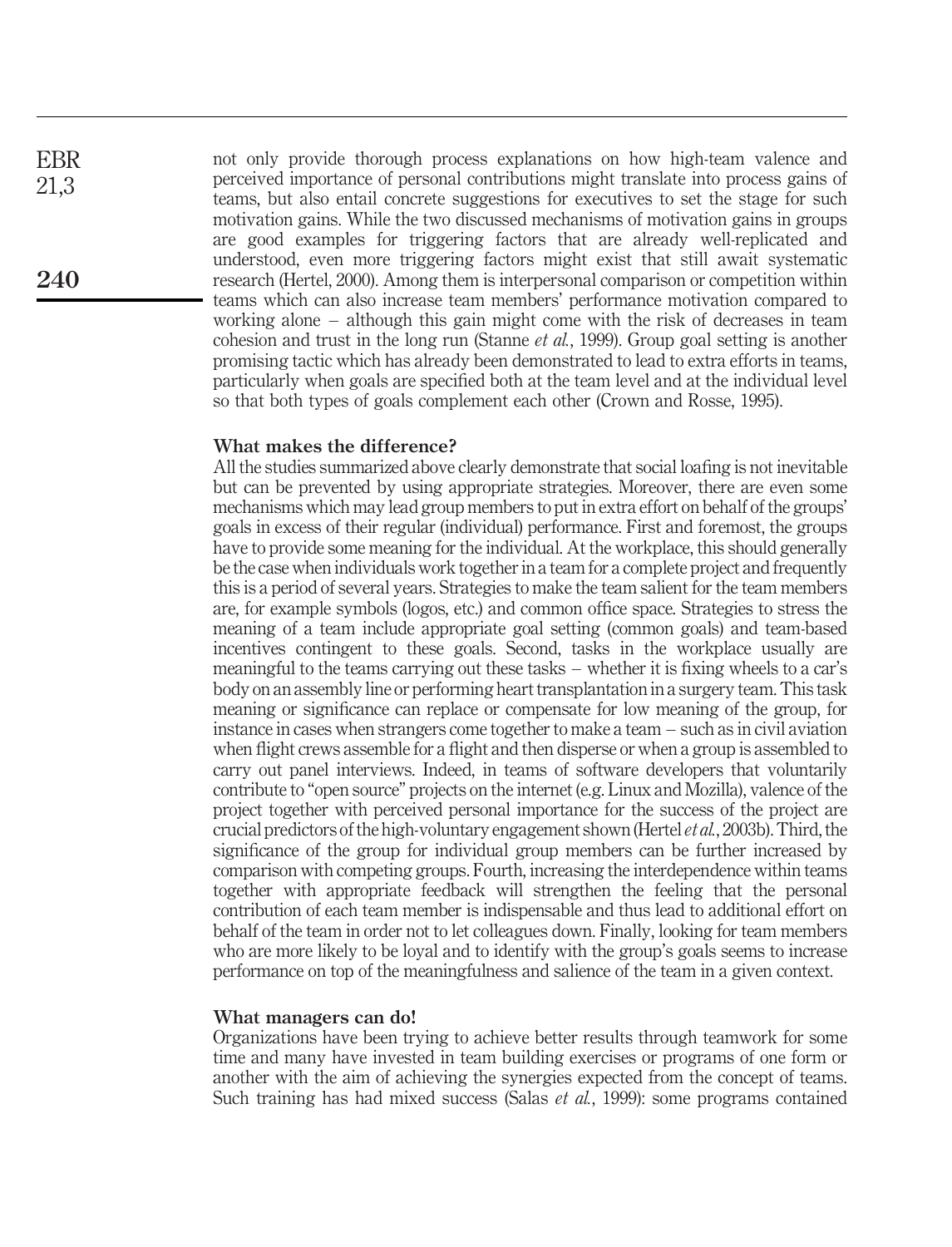more style than substance, and in some cases organizational structure and culture do not really support teamwork. However, in many cases the concept has proved to be highly successful. In making these recommendations, we have assumed that readers will have already undertaken a degree of team training and the interventions described here are designed to be carried out in addition to such training.

#### Select team members partly on the basis of team disposition

Select teams partially on the basis of dispositional group loyalty such that all teams have similar high levels of group loyalty. The effect of bringing together individuals potentially loyal to the team may not be very strong on its own but provides a necessary pre-condition for team viability and for achieving the positive effects of the other strategies discussed. If this is not feasible, measure dispositional loyalty and target low-scoring teams for development. Development takes the form of making the links between tasks and individual objectives explicit and reinforcing good group activities – setting their own objectives, reaching consensus, regular well run focused meetings, benchmarking to other teams, etc.

#### Openly compare team performance with others

One of the themes arising from the research is the performance benefit possible when a team can compare itself to another team performing a similar task. Our recommendation therefore is to organize work in a way which makes this comparison possible. It is vital, however, that this is carried out in a non-divisive way with any incentive (financial or otherwise) pegged to objective scales rather than to winner/loser competition. In other words, reward is pegged to performance instead of being allocated to the "winning" team. One has to be careful not to create an atmosphere that leads to high within-team identity and collaboration for the price of between-team conflict that might be detrimental to the whole company's productivity. However, when team members identify both with the organization as a whole and work collaboratively across team boundaries, the organization will achieve its aims (Hoegl et al., 2004; Richter et al., 2006).

#### Encourage interdependence in the team

Conduct teamwork in a way that underlines the interconnection and mutual interdependence of the team members. Apart from general ways to increase the team awareness, this can be accomplished by stressing goal, task, and outcome interdependence. For instance, goal interdependence can be increased by goal setting strategies that connect the different interests of the team members and prevent goal conflicts. Task interdependence can be realized by appropriate task design determining the needs of coordination and communication between the team members. However, as task interdependence can also become quite complex, it is important to find a good compromise between connectivity and complexity that prevents trade-offs due to opportunity costs. Finally, outcome interdependence is realized by including team-based incentives in addition to individual incentives in order to underline the common fate and mutual contributions to the team project.

#### Use symbols to create identity

The sense of identification with a team can be enhanced through the careful use of symbols. Examples of this are to be found in the military where, for instance,

Do many hands make light work?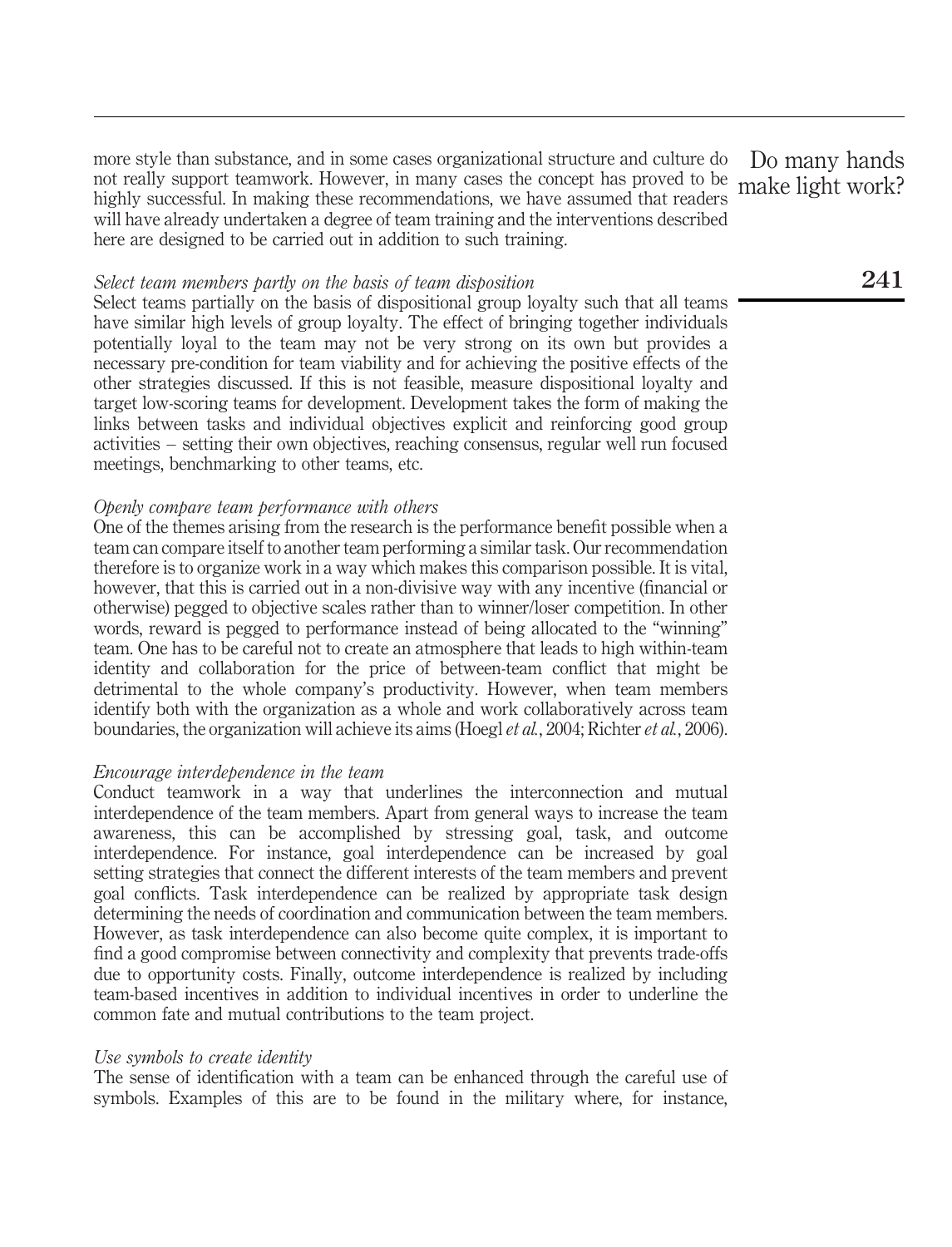inter-troop competition on the time taken to complete route marches was on the basis of beating: EBR 21,3

- . its own best time;
- . an objective standard; and
- the other troops.

This hierarchy of competition was made consistently clear and reinforced vigorously and resulted in intense competition but with a focus on performance rather than on beating the opposition (which could involve lower overall performance). Also in the military, symbols were very evident from the very start of basic training with colors allocated to each group and names relating to famous battles. It is common in this environment for soldiers to have a tattoo of their unit's symbol which shows the meaningfulness of the group and its symbol.

In a more conventional setting, the Germany-based pharmaceutical company Aventis Behring has the tradition that when going on a works outing, every team starts with a group photograph with the team members standing in front of a big bronze horse on the company's premises. This horse was erected as a reminder to the fact that it was a horse of which the founder of the company, Emil von Behring, got the first serum for diphtheria from. The effect of this is to appeal to the notion of a higher calling than the individual one and to emphasize the importance of the work under way. As a consequence, the focus of identification shifts away from the individual (there are things more important than just my career) to the team/organizational levels. However, if symbols are simply imposed and have little meaning to the teams, this will not be productive. For example, in the UK, a call center was interested in the fostering of team working and sent all customer-facing staff on team programs. They were then divided into teams and allocated names. However, the names had no obvious relevance to the people concerned – in contrast, they were even disturbing as the company chose names of Irish rivers for the organization that was based in central England so that few if any workers knew what the names meant.

#### **Conclusion**

To summarize, we propose that motivation losses in existing business teams can be overcome, and that teams can bring their members to go the extra-mile and to put in more effort into the teams' tasks. We believe that on top of the strategies discussed by many other authors, four identity-related aspects are particularly suited for managers to start with positively influencing team cohesion and performance: select people who have a sense that team loyalty is valuable and important, introduce clear, commonly agreed goals and a long-time perspective to stress mutual interdependence and future-oriented investments by the team members, compare your team with others to stimulate constructive competition, and create identity by making the team visible to the team members and by designing meaningful tasks team members can be proud of. If these suggestions are followed, team work can pay-off the dividend and is a fruitful route to tie in with other human resource practices (see for an overview, Theriou and Chatzoglou, 2008) ultimately leading to the accomplishment of organizational goals.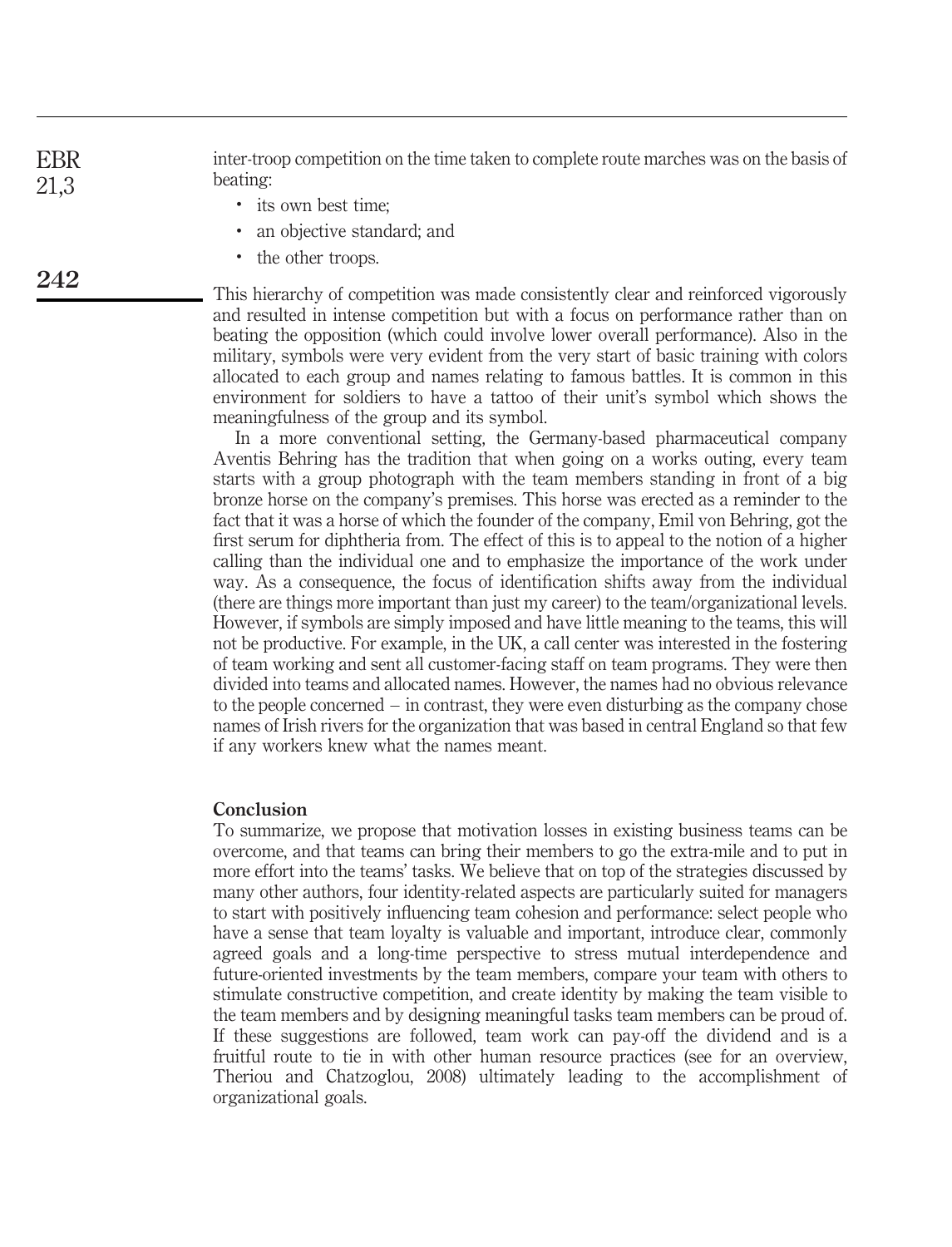#### References

Bornstein, G. and Erev, I. (1997), "The enhancing effect of intergroup competition on group performance", in de Dreu, C.K.W. and van der Vliert, E. (Eds), Using Conflict in Organizations, Sage, London, pp. 116-28.

- Chang, Y.Y., Wilkinson, A.J. and Mellahi, K. (2007), "HRM strategies and MNCs from emerging economies in the UK", European Business Review, Vol. 19 No. 5, pp. 404-19.
- Crown, D.F. and Rosse, J.G. (1995), "Yours, mine, and ours: facilitating group productivity through the integration of individual and group goals", Organizational Behavior and Human Decision Processes, Vol. 64 No. 2, pp. 138-50.
- Diehl, M. (1991), "Productivity loss in idea-generating groups: tracking down the blocking effect", Journal of Personality and Social Psychology, Vol. 61 No. 3, pp. 392-403.
- Diehl, M. and Stroebe, W. (1987), "Productivity loss in brainstorming groups: toward the solution of a riddle", Journal of Personality and Social Psychology, Vol. 53 No. 3, pp. 497-509.
- Erev, I., Bornstein, G. and Galili, R. (1993), "Constructive intergroup competition as a solution to the free rider problem: a field experiment", Journal of Experimental Social Psychology, Vol. 29 No. 6, pp. 463-78.
- Erez, M. and Somech, A. (1996), "Is group productivity loss the rule or the exception? Effects of culture and group-based motivation", Academy of Management Journal, Vol. 39 No. 6, pp. 1513-37.
- Fincham, R. (2000), "Management as magic: reengineering and the search for business salvation", in Knights, D. and Willmott, H. (Eds), The Reengineering Revolution? Critical Studies of Corporate Change, Sage, London, pp. 174-91.
- Hackman, J.R. (2004), Leading Teams, Harvard Business School Press, Boston, MA.
- Haslam, S.A. (2004), *Psychology in Organizations: The Social Identity Approach*, Sage, London.
- Hertel, G. (2000), "Motivation gains in groups: a brief review of the state of the art", Zeitschrift für Sozialpsychologie, Vol. 31 No. 4, pp. 169-75.
- Hertel, G., Deter, C. and Konradt, U. (2003a), "Motivation gains in computer-mediated work groups", Journal of Applied Social Psychology, Vol. 33 No. 10, pp. 2080-105.
- Hertel, G., Konradt, U. and Orlikowski, B. (2004), "Managing distance by interdependence: goal setting, task interdependence, and team-based rewards in virtual teams", *European* Journal of Work and Organizational Psychology, Vol. 13 No. 1, pp. 1-28.
- Hertel, G., Niedner, S. and Herrmann, S. (2003b), "Motivation of software developers in open source projects: an internet-based survey of contributors to the Linux Kernel", Research Policy, Vol. 32, pp. 1159-77.
- Hoegl, M., Weinkauf, K. and Gmuenden, H.G. (2004), "Interteam coordination, project commitment, and teamwork in multiteam R&D projects: a longitudinal study", Organization Science, Vol. 15 No. 1, pp. 38-55.
- James, K. and Cropanzano, R. (1994), "Dispositional group loyalty and individual action for the benefit of an ingroup: experimental and correlational evidence", Organizational Behavior and Human Decision Processes, Vol. 60 No. 2, pp. 179-205.
- Jehn, K.A. and Shah, P.P. (1997), "Interpersonal relationships and task performance: an examination of mediation processes in friendship and acquaintance groups", Journal of Personality and Social Psychology, Vol. 72 No. 4, pp. 775-90.
- Jones, M. and Thwaites, R. (2000), "Dedicated followers of fashion: BPR and the public sector", in Knights, D. and Willmott, H. (Eds), The Reengineering Revolution? Critical Studies of Corporate Change, Sage, London, pp. 50-62.

243

Do many hands make light work?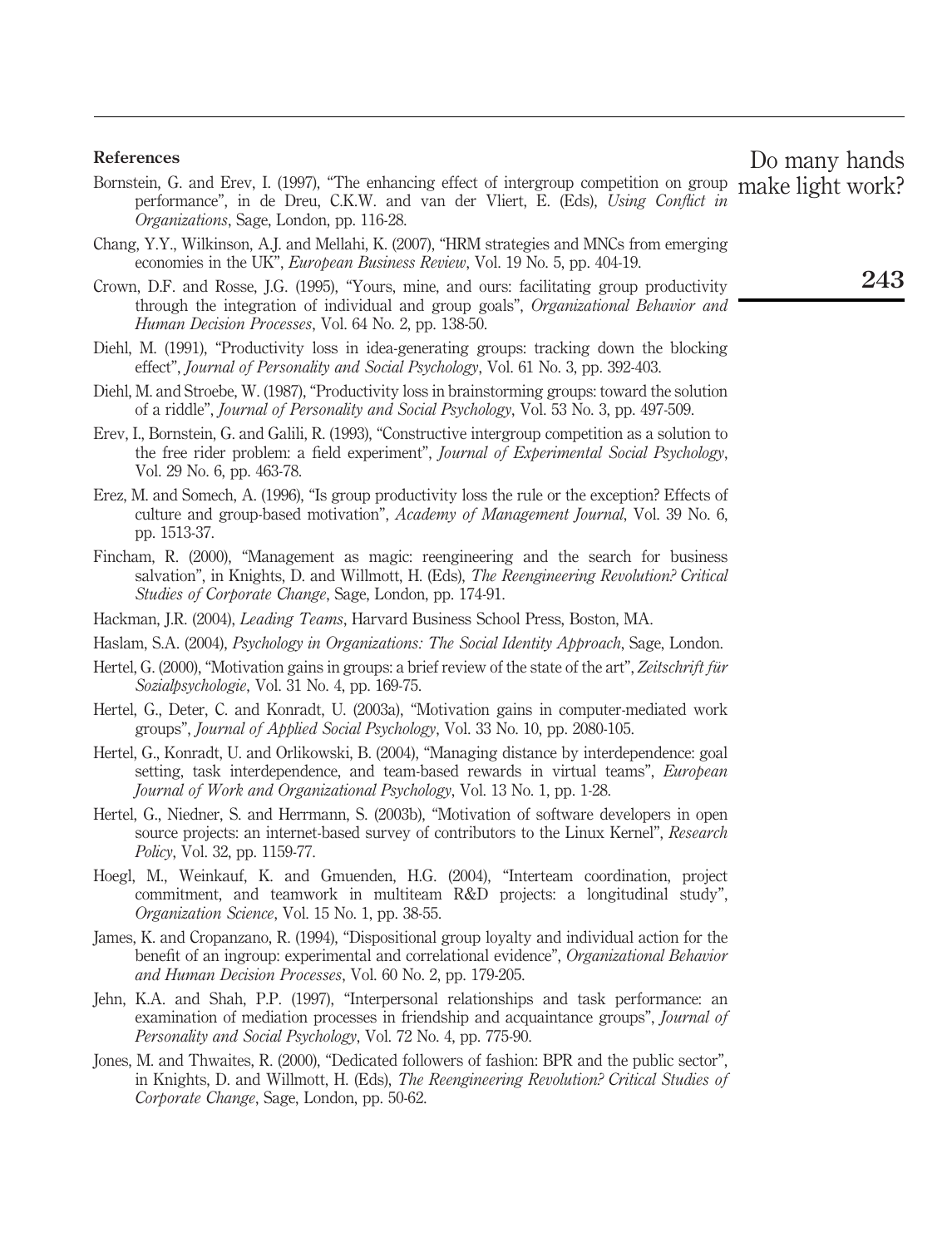| <b>EBR</b><br>21,3 | Karau, S.J. and Williams, K.D. (1993), "Social loafing: a meta-analytic review and theoretical<br>integration", Journal of Personality and Social Psychology, Vol. 65 No. 4, pp. 681-706.                                                                                           |
|--------------------|-------------------------------------------------------------------------------------------------------------------------------------------------------------------------------------------------------------------------------------------------------------------------------------|
|                    | Köhler, O. (1926), "Kraftleistungen bei Einzel- und Gruppenarbeit" ("Physical performance<br>in individual and group work"), Industrielle Psychotechnik, Vol. 3, pp. 274-82.                                                                                                        |
| 244                | Latané, B., Williams, K. and Harkins, S. (1979), "Many hands make light the work: the causes and<br>consequences of social loafing", Journal of Personality and Social Psychology, Vol. 37 No. 6,<br>pp. 822-32.                                                                    |
|                    | Moede, W. (1914), "Der Wetteifer, seine Struktur und sein Ausmaß" ("Structure and extent of<br>rivalry"), Zeitschrift für Pädagogische Psychologie, Vol. 23, pp. 353-68.                                                                                                            |
|                    | Richter, A., West, M.A., van Dick, R. and Dawson, J.F. (2006), "Boundary spanners' identification,<br>intergroup contact, and effective intergroup relations", Academy of Management Journal,<br>Vol. 49 No. 6, pp. 1252-69.                                                        |
|                    | Riketta, M. and van Dick, R. (2005), "Foci of attachment in organizations: a meta-analytic<br>comparison of the strength and correlates of work-group versus organizational<br>identification and commitment", Journal of Vocational Behavior, Vol. 67 No. 3, pp. 490-510.          |
|                    | Rutte, C.G. (2003), "Social loafing in teams", in West, M.A., Tjosvold, D. and Smith, K.G. (Eds),<br>International Handbook of Organizational Teamwork and Cooperative Working, Wiley,<br>Chichester, pp. 361-78.                                                                   |
|                    | Salas, E., Rozell, D., Mullen, B. and Driskell, J.E. (1999), "The effect of team building on<br>performance: an integration", Small Group Research, Vol. 30 No. 3, pp. 309-29.                                                                                                      |
|                    | Seta, J.J. (1982), "The impact of comparison processes on coactors' task performance", <i>Journal of</i><br>Personality and Social Psychology, Vol. 42 No. 2, pp. 281-91.                                                                                                           |
|                    | Stanne, M.B., Johnson, D.W. and Johnson, R.T. (1999), "Does competition enhance or inhibit<br>motor performance: a meta-analysis", Psychological Bulletin, Vol. 125 No. 1, pp. 133-54.                                                                                              |
|                    | Taylor, F.W. (1911), Principles of Scientific Management, Harper & Row, New York, NY.                                                                                                                                                                                               |
|                    | Theriou, G.N. and Chatzoglou, P.D. (2008), "Enhancing performance through best HRM practices,<br>organizational learning and knowledge management: a conceptual framework", <i>European</i><br><i>Business Review, Vol. 20 No. 3, pp. 185-207.</i>                                  |
|                    | Thompson, L. (2003), "Improving the creativity of organizational work groups", Academy of<br><i>Management Executive, Vol. 17 No. 1, pp. 96-109.</i>                                                                                                                                |
|                    | van Dick, R. (2004), "My job is my castle: identification in organizational contexts", in Cooper, C.L.<br>and Robertson, I.T. (Eds), International Review of Industrial and Organizational<br>Psychology, Wiley, Chichester, pp. 171-203.                                           |
|                    | van Dick, R., Stellmacher, J., Wagner, U., Lemmer, G. and Tissington, P. (2009), "Group<br>membership salience and task performance", Journal of Managerial Psychology (in press).                                                                                                  |
|                    | van Dick, R., van Knippenberg, D., Kerschreiter, R., Hertel, G. and Wieseke, J. (2008), "Interactive<br>effects of work group and organizational identification on job satisfaction and extra-role<br>behavior", <i>Journal of Vocational Behavior</i> , Vol. 72 No. 3, pp. 388-99. |
|                    | Weber, B. and Hertel, G. (2007), "Motivation gains of inferior group members: a meta-analytical<br>review", Journal of Personality and Social Psychology, Vol. 93 No. 6, pp. 973-93.                                                                                                |
|                    | West, M.A. (2004), <i>Effective Teamwork</i> , Blackwell, Oxford.                                                                                                                                                                                                                   |
|                    | West, M.A. and Markiewicz, L. (2004), Building Team-based Working, Blackwell, Oxford.                                                                                                                                                                                               |
|                    | West, M.A., Hirst, G., Richter, A. and Shipton, H. (2004), "Twelve steps to heaven: successfully<br>managing change through developing innovative teams", European Journal of Work and<br><i>Organizational Psychology, Vol. 13 No. 2, pp. 269-99.</i>                              |
|                    |                                                                                                                                                                                                                                                                                     |